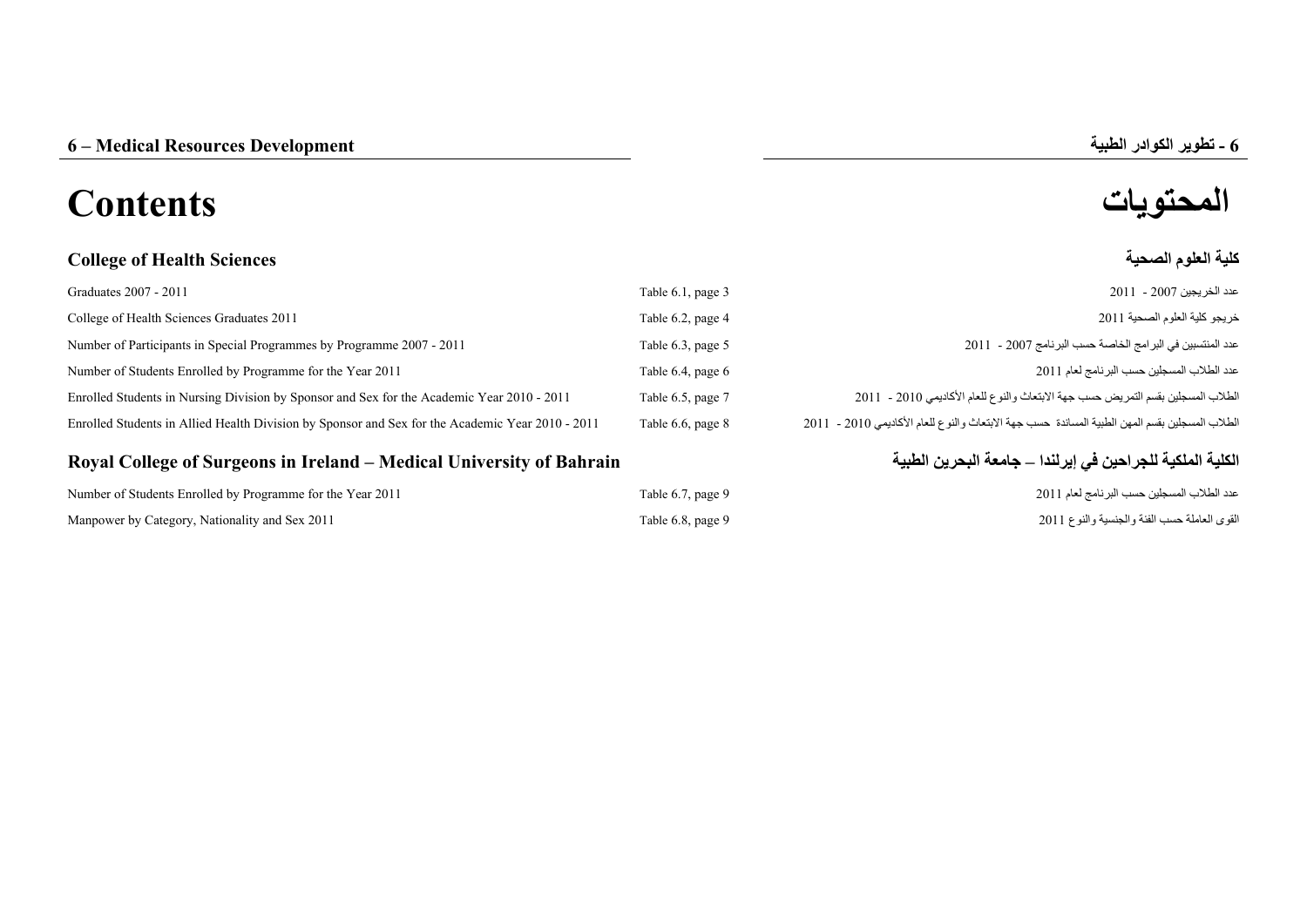### **جدول 6.1 Table عدد الخريجين 2007 - 2011 Graduates 2007 - 2011**

<span id="page-1-0"></span>

| Programme                         | 2011            | 2010                     | 2009                | 2008                                  | 2007      | البرنامج                     |
|-----------------------------------|-----------------|--------------------------|---------------------|---------------------------------------|-----------|------------------------------|
| <b>B.Sc. Nursing (Completion)</b> | 82              | 69                       | 96                  | 39                                    | 55        | بكالوريوس التمريض (التكميلي) |
| <b>B.Sc. Nursing</b>              | 98              | 160                      | 105                 | 84                                    | <b>NA</b> | بكالوريوس التمريض            |
| <b>Post Basic Diploma:</b>        |                 |                          |                     |                                       |           | الدبلوما الطيا:              |
| <b>Psychiatric Nursing</b>        | --              | ÷                        | 8                   | $\hspace{0.05cm}$ – $\hspace{0.05cm}$ | 13        | التمريض النفسي               |
| <b>Midwifery Nursing</b>          |                 | $\hspace{0.05cm}$ –      | 8                   | 11                                    | 14        | التمريض والتوليد             |
| <b>Community Health Nursing</b>   | --              | 14                       | 23                  | 11                                    | 20        | تمريض صحة المجتمع            |
| Cardiac Care Nursing              | --              | $\overline{\phantom{a}}$ | --                  | --                                    | 9         | تمريض مرضى القلب             |
| <b>Emergency Nursing</b>          |                 | $-\!$                    | --                  | 9                                     | 8         | تمريض الطوارئ                |
| <b>Associate Degree in:</b>       |                 |                          |                     |                                       |           | شهادة مشارك في:              |
| <b>General Nursing</b>            | --              | $\overline{\phantom{a}}$ | $\hspace{0.05cm}$ – | 1                                     | 3         | التمريض العام                |
| Laboratory                        | 19              | 24                       | 28                  | 14                                    | 14        | المختبر                      |
| Pharmacy                          | 32              | 13                       | 24                  | 20                                    | 11        | الصيدلة                      |
| Dental Hygiene                    | --              | 20                       | 13                  | --                                    | 11        | صحة الفم والأسنان            |
| <b>Public Health</b>              | 16 <sup>1</sup> | 29                       | 15                  | 11                                    | 6         | الصحة العامة                 |
| Raiography                        | 13              | 14                       | 21                  | $\hspace{0.05cm}$ $\hspace{0.05cm}$   | --        | الاشعة                       |
| <b>Total</b>                      | 260             | 343                      | 341                 | 200                                   | 164       | الجملة                       |

ملاحظة : ( -- ) يقصد بأن تلك البرامج / التخصصات قد تم Note: ( -- ) these Programmes / Specialities were temporarily

تجميدھا بصورة مؤقتة وذلك لإلكتفاء من ھذه التخصصات . .them on demand no were there as deactivated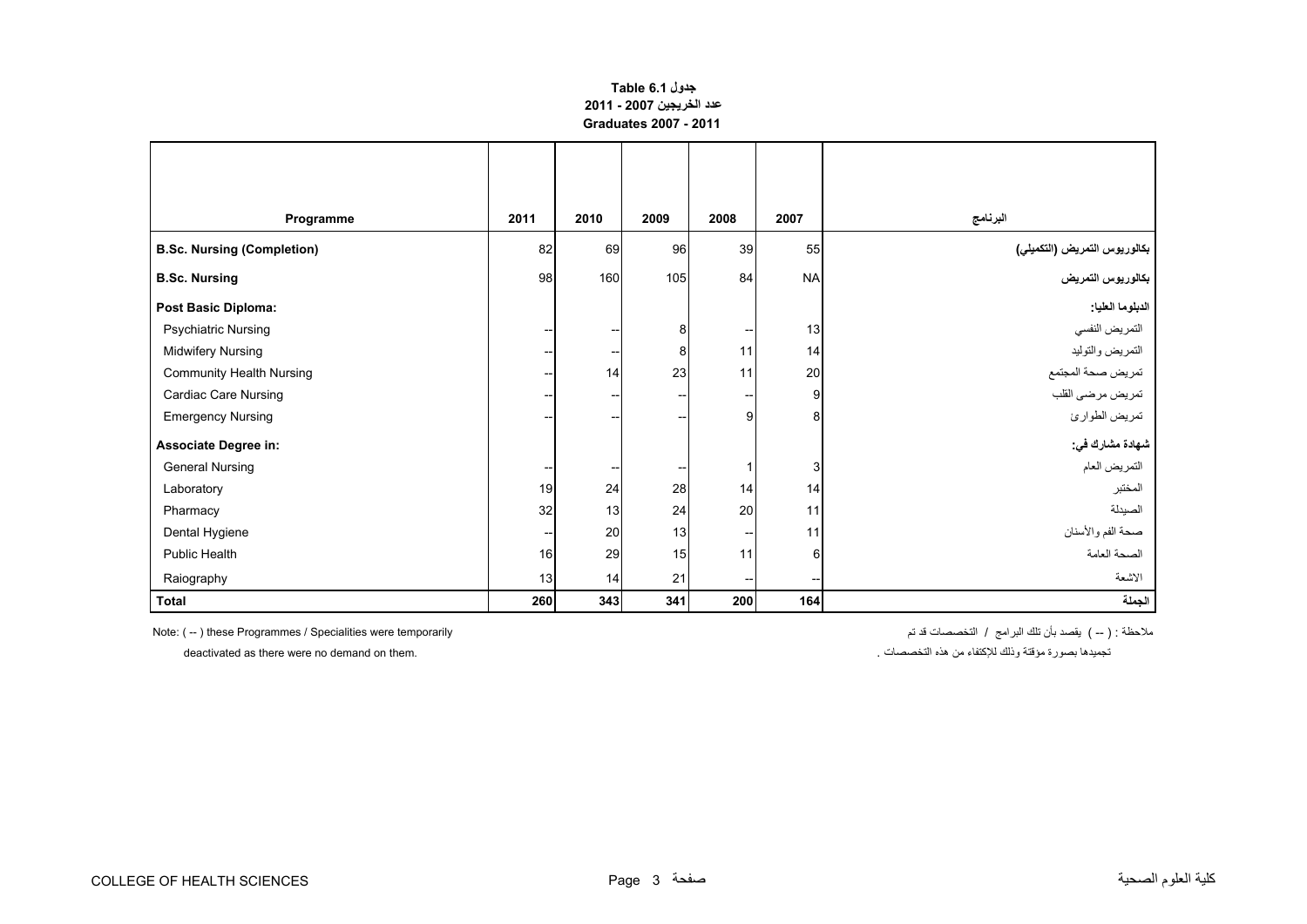#### **جدول 6.2 Table خريجو كلية العلوم الصحية <sup>2011</sup> College of Health Sciences Graduates 2011**

<span id="page-2-0"></span>

|                                   |                  |                          | <b>Current Cohort</b> |            |                       |             |           | الدفعة الملتحقة |                              |
|-----------------------------------|------------------|--------------------------|-----------------------|------------|-----------------------|-------------|-----------|-----------------|------------------------------|
|                                   |                  |                          |                       |            |                       |             |           |                 |                              |
|                                   | مجموع            | خريجي                    | خريجي                 | نسبة       | الطلبة                | المتسربين   | عدد       | سنة             |                              |
|                                   | الخريجين         | دفعات سابقة <sup>2</sup> | هذه الدفعة            | الخريجين   | المستمرين             | من البرنامج | المستجدين | الألتحاق        |                              |
|                                   | <b>Total</b>     | <b>Additional</b>        |                       | %          | Continuing            |             |           | <b>Start</b>    |                              |
| Programme                         | <b>Graduates</b> | Graduates <sup>2</sup>   | <b>Graduates</b>      | Graduating | with Course Drop Outs |             | Intake    | Year            | البرنامج                     |
| <b>B.Sc. Nursing (Completion)</b> | 82               | $\overline{3}$           | 79                    |            |                       |             | 81        | 2010            | بكالوريوس التمريض (التكميلي) |
| <b>B.Sc. Nursing</b>              | 98               | 31                       | 67                    |            | 99                    | 43          | 209       | 2007            | بكالوريوس التمريض            |
| <b>Associate Degree in:</b>       |                  |                          |                       |            |                       |             |           |                 | شهادة مشارك في:              |
| Laboratory                        | 19               | 3 <sup>1</sup>           | 16                    |            |                       |             | 16        | 2008            | المختبر                      |
| Pharmacy                          | 32               | 3                        | 29                    |            |                       |             | 33        | 2008            | الصيدله                      |
| Public Health                     | 16               |                          | 16                    |            |                       |             | 16        | 2008            | الصحة العامة                 |
| Radiography                       | 13               |                          | 13                    |            |                       |             | 13        | 2008            | الاشعة                       |
| Total                             | 260              | 40                       | 220                   |            | 101                   | 45          | 368       |                 | الجملة                       |
| Average                           |                  |                          |                       | 71         |                       |             |           |                 | المتوسط                      |

1 Start year: The year of enrollment from which the students are expected to graduate in 2011 في تخرجھم والمتوقع الطلبة بھا التحق التي السنة :االلتحاق سنة <sup>1</sup> عام 2011 تبعاً لمدة البرنامج .<br><sup>2</sup> خريجي المدة البرنامج المدة البرنامج المدة البرنامج المدة والتي تبعيد في الأعوام السابقة ولكنيم لم السابقة والمدير<br><sup>2</sup> خريجي الدفعات السابقة : الطلبة المتوقع تخرجهم في الأعوام السابقة ولك

 $^{2}$  These were students who graduated this year but were part of the intake of a previous cohort. For whatever reason they failed to graduate with their intake cohort, continued . الدفعة ھذه لخريجي إضافتھم فتم ، ما لسبب التخرج من يتمكنوا with the course and graduated successfully this year.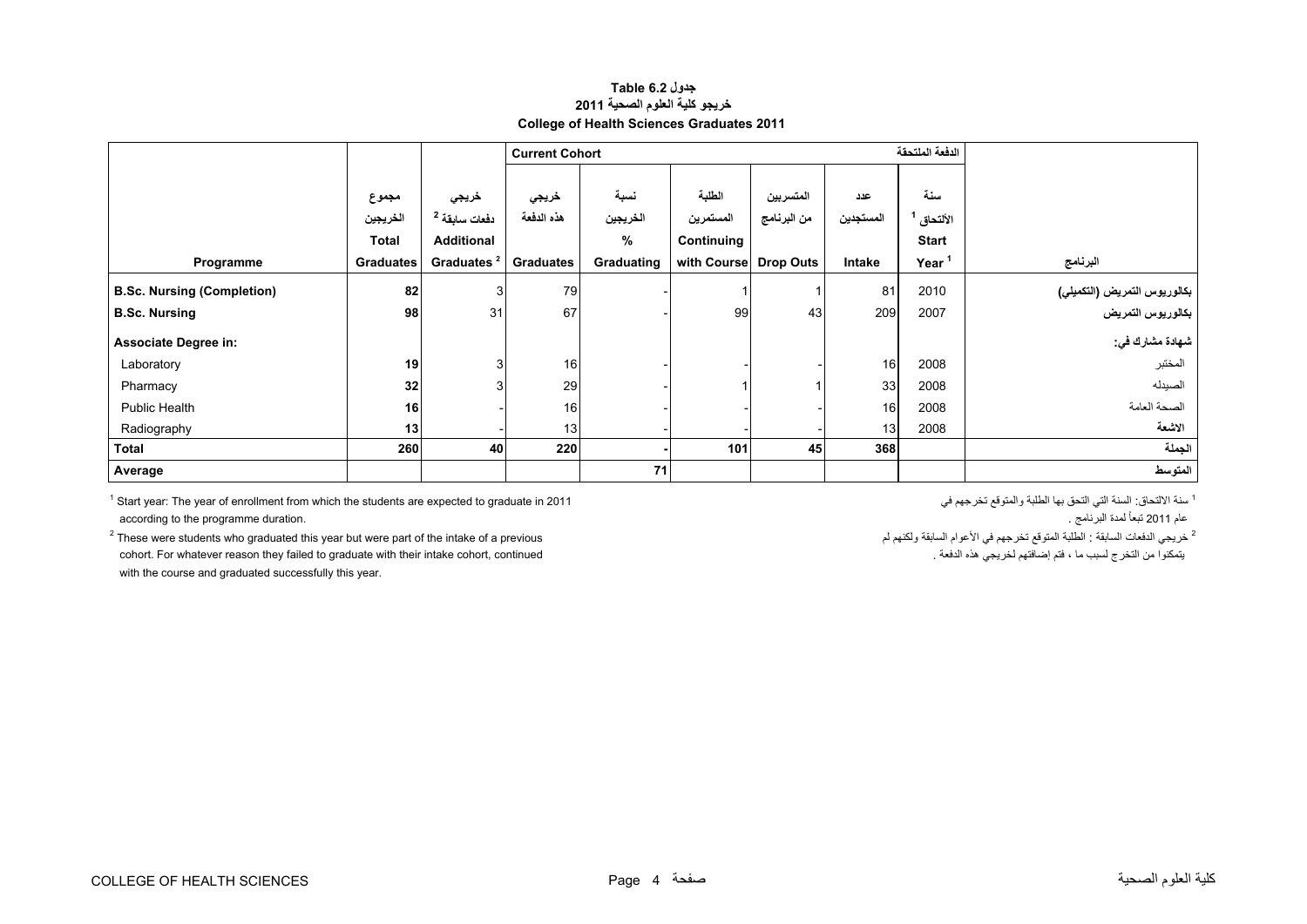### **جدول 6.3 Table عدد المنتسبين في البرامج الخاصة حسب البرنامج 2007 - 2011 Number of Participants in Special Programmes by Programme 2007 - 2011**

<span id="page-3-0"></span>

| Programme                                    | 2011 | 2010 | 2009 | 2008 | 2007 | البرنامج                                              |
|----------------------------------------------|------|------|------|------|------|-------------------------------------------------------|
| <b>Short Courses</b>                         |      |      |      |      |      | الدور ات القصير ة                                     |
| <b>Physical Assessment</b>                   |      |      |      |      | 19   | الفحص الشامل                                          |
| <b>First Aid</b>                             | 15   |      |      | 3    |      | الإسعافات الأولية                                     |
| <b>Medical Service Aid Training</b>          | 49   | 49   |      | 50   |      | دورة مساعد خدمات طببة                                 |
| <b>Elderly Care Program</b>                  |      |      | 15   |      |      | دورة جليس المسن                                       |
| SPSS 11.0 for Windows                        | 7    | 25   |      |      |      | دورة كمبيوتر                                          |
| <b>Forinsic Medecine</b>                     |      |      |      |      |      | الطب الشر عي                                          |
| <b>Refrsher Course</b>                       | 19   | 24   |      |      | 8    | دورة تتشيطية للمرضين                                  |
| <b>Midwifery Bridging Course</b>             |      | 18   |      |      |      | دورة تجسير لبرنامج القبالة والتوليد                   |
| Prepration For RN-BSN program                |      | 29   |      |      |      | دورة تحضيرية لدراسة برنامج بكالوريوس التمريض التجسيري |
| International Training Organization (I.T.O.) |      |      |      |      |      | دور ات المنظمة العالمية للتدريب                       |
| Basic Life Support (BLS)                     | 21   | 132  | 135  | 305  | 234  | إنعاش القلب الرئوي الأساسى                            |
| Advanced Cardiac Life Support (ACLS)         | 13   | 29   | 16   | 45   | 89   | إنعاش القلب الرئوي المتقدم                            |
| <b>BLS</b> Instructor                        |      |      |      | 13   |      | مدرب إنعاش القلب الرئوي الأساسى                       |
| <b>ACLS Instructor</b>                       |      |      |      | 9    |      | مدرب إنعاش القلب الرئوي المتقدم                       |
| W.H.O. Fellowships                           |      |      |      |      |      | مبتعثي منظمة الصحة العالمية                           |
| Special Programmers for W.H.O. Fellows       |      | 3    | 4    | 11   | 12   | برامج خاصة لمبتعثي منظمة الصحة العالمية               |
| <b>Total</b>                                 | 124  | 309  | 170  | 436  | 362  | الحملة                                                |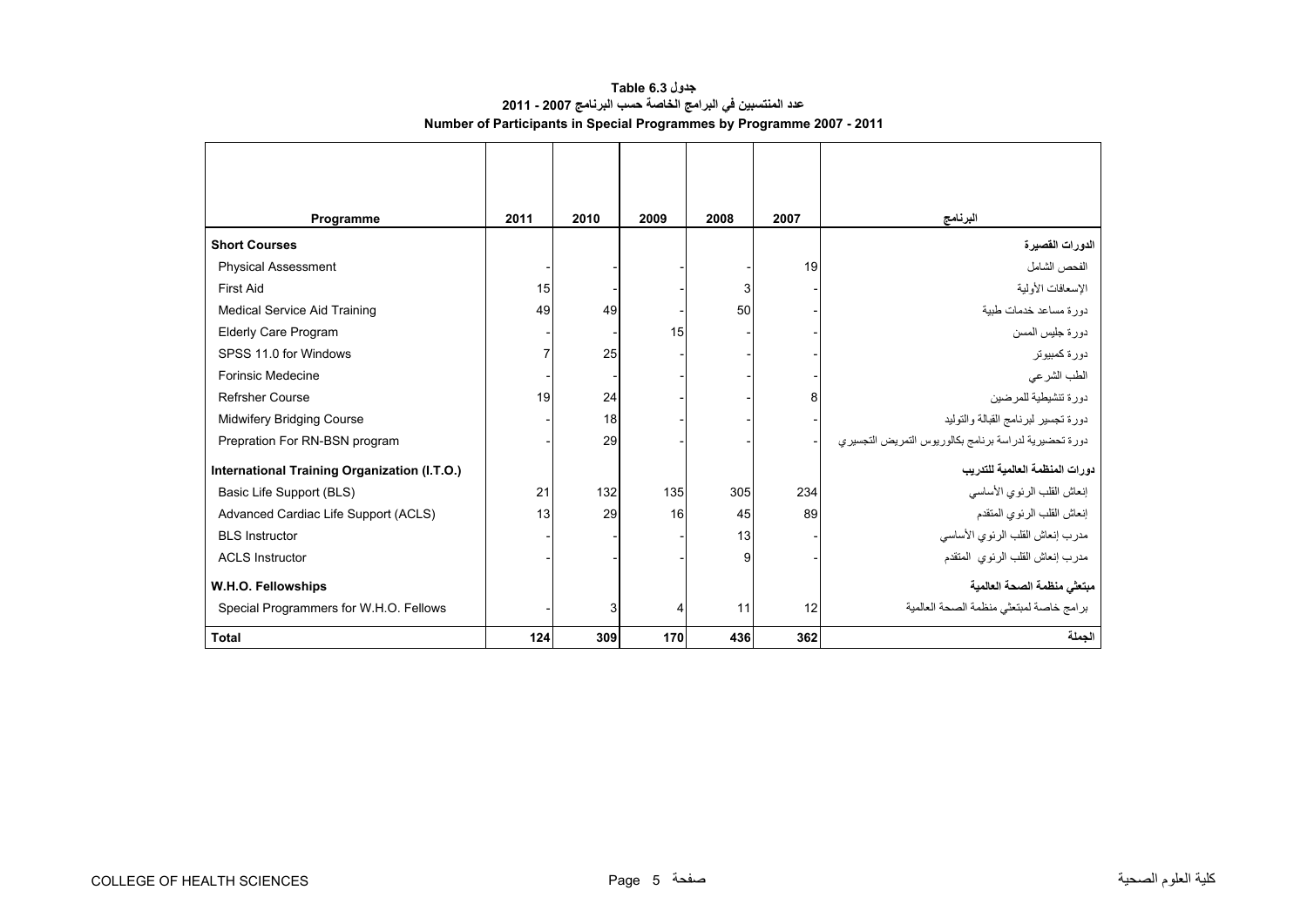## **جدول 6.4 Table عدد الطالب المسجلين حسب البرنامج لعام <sup>2011</sup> Number of Students Enrolled by Programme for the Year 2011**

<span id="page-4-0"></span>

| Programme                         | الجملة<br><b>Total</b> | تدريب<br>عملى<br>On Job<br><b>Training</b> | سنة رابعة<br>4th year | سنة ثالثة<br>3rd year | سنة ثانية<br>2nd year | سنة أولمي<br>1st year | تمهيدي<br>Foundation | مدة البرنامج<br>بالسنوات<br>Course<br><b>Duration</b><br>(years) | البرنامج                     |
|-----------------------------------|------------------------|--------------------------------------------|-----------------------|-----------------------|-----------------------|-----------------------|----------------------|------------------------------------------------------------------|------------------------------|
| <b>B.Sc. Nursing (Completion)</b> | 64                     |                                            |                       |                       |                       | 64                    |                      |                                                                  | بكالوريوس التمريض (التكميلي) |
| <b>Generic B.Sc. Nursing</b>      | 615                    | 3                                          | 131                   | 160                   | 100                   | 125                   | 96                   | 4.5                                                              | بكالوريوس التمريض المباشر    |
| <b>Post Basic Diploma:</b>        |                        |                                            |                       |                       |                       |                       |                      |                                                                  | الدبلوما العليا:             |
| Nurse Midwifery                   | 8                      |                                            |                       |                       |                       | 8                     |                      |                                                                  | التمريض والتوليد             |
| <b>Associate Degree in:</b>       |                        |                                            |                       |                       |                       |                       |                      |                                                                  | شهادة مشارك في:              |
| Laboratory                        | 43                     |                                            |                       |                       |                       | 15                    | 28                   | 3                                                                | المختبر                      |
| Pharmacy                          | 52                     |                                            |                       |                       |                       | 27                    | 25                   | 3                                                                | الصيدلة                      |
| Dental Hygiene                    | 19                     |                                            |                       | 10                    |                       | 9                     |                      | 3                                                                | صحة الفم والأسنان            |
| Radiology                         | 24                     |                                            |                       |                       |                       | 13                    | 11                   | 3                                                                | الأشعة                       |
| <b>Total</b>                      | 825                    | 3 <sup>1</sup>                             | 131                   | 170                   | 100                   | 261                   | 160                  |                                                                  | الجملة                       |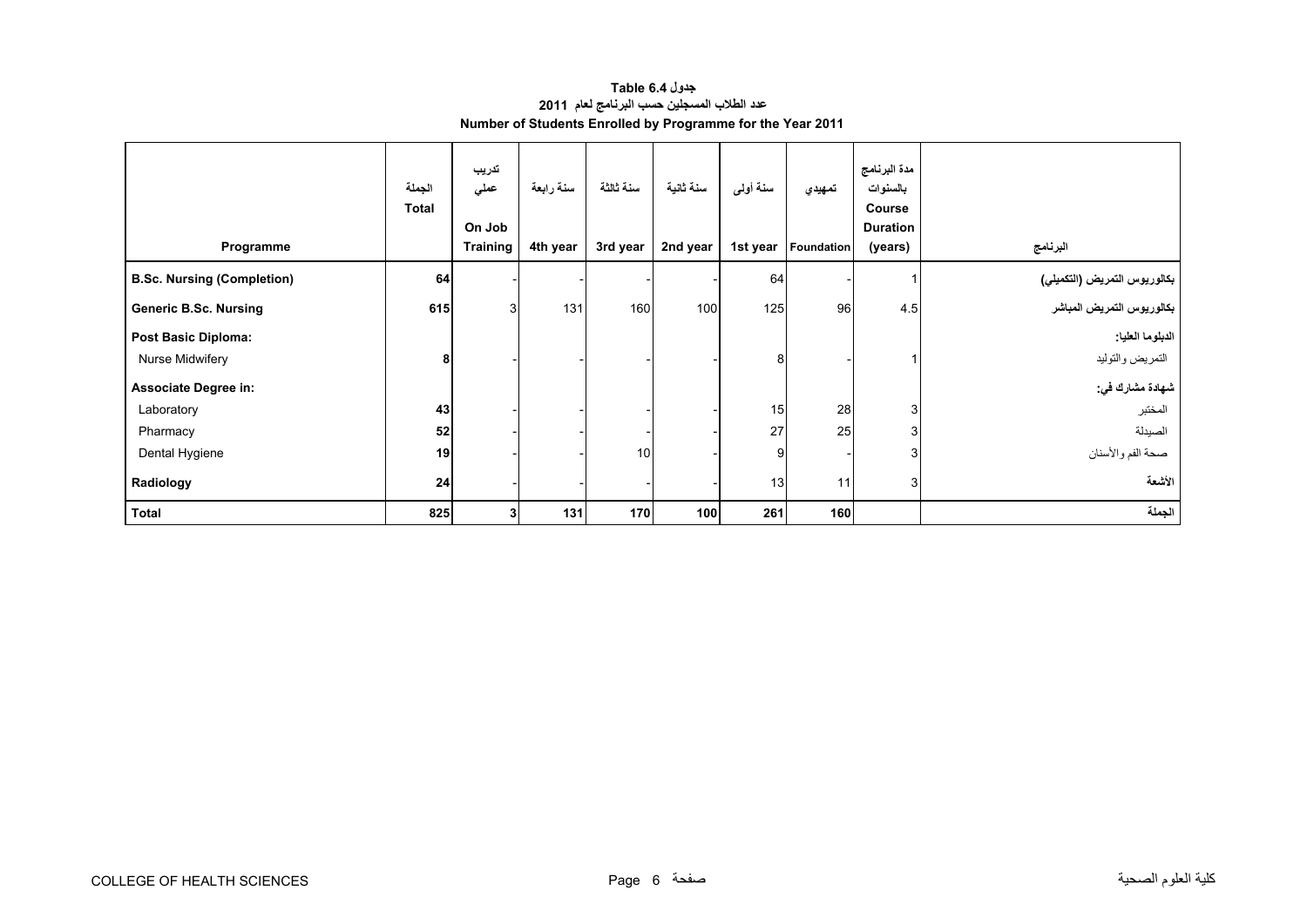**جدول 6.5 Table الطالب المسجلين بقسم التمريض حسب جھة االبتعاث والنوع للعام األكاديمي 2010 - 2011 Enrolled Students in Nursing Division by Sponsor and Sex for the Academic Year 2010 - 2011** 

<span id="page-5-0"></span>

|                                                                                                                                                       | <b>Total</b>                   |                               | الجملة                     | <b>Sponsors</b>        |                                      |                                                   |             |                            |                                |                                                  |                    |                                                 |             |                                             | جهة الابتعاث |                                                                                                                              |
|-------------------------------------------------------------------------------------------------------------------------------------------------------|--------------------------------|-------------------------------|----------------------------|------------------------|--------------------------------------|---------------------------------------------------|-------------|----------------------------|--------------------------------|--------------------------------------------------|--------------------|-------------------------------------------------|-------------|---------------------------------------------|--------------|------------------------------------------------------------------------------------------------------------------------------|
|                                                                                                                                                       |                                |                               |                            | <b>Gulf Countries/</b> | دول الخليج / الخاص<br><b>Private</b> | مستشفى الملك حمد<br><b>King Hamad</b><br>Hospital |             | تمكين<br><b>Tamkeen</b>    |                                | وزارة التربية<br>Ministry of<br><b>Education</b> |                    | المستشفى العسكري<br><b>Military</b><br>Hospital |             | وزارة الصحة<br><b>Ministry of</b><br>Health |              |                                                                                                                              |
| Programme                                                                                                                                             | الجملة<br><b>Total</b>         | أنشى<br>Female                | ذكر<br><b>Male</b>         | أنشى<br>Female         | نكر<br>Male                          | أنثى<br>Female                                    | ذكر<br>Male | أنشى<br>Female             | ذكر<br><b>Male</b>             | أننى<br>Female                                   | ذكر<br><b>Male</b> | أننى<br>Female                                  | ذكر<br>Male | أننى<br>Female                              | ذكر<br>Male  | البرنامج                                                                                                                     |
| <b>Generic Bsc. Nursing</b><br>Foundation<br>First year<br>Second year<br>Third year<br>Fourth year<br>On job training                                | 96<br>125<br>100<br>160<br>131 | 78<br>106<br>87<br>138<br>109 | 18<br>19<br>13<br>22<br>22 |                        |                                      |                                                   |             | 42<br>62<br>51<br>57<br>45 | 9<br>9<br>$\overline{7}$<br>10 | 22<br>23<br>21                                   |                    | 10<br>16                                        |             | 30<br>22<br>13<br>50<br>44                  |              | بكالوريوس التمريض المباشر<br>التمهيدي<br>السنة الأولى<br>السنة الثانية<br>السنة الثالثة<br>السنة الرابعة<br>التدريب العملي   |
| <b>Sub Total</b>                                                                                                                                      | 615                            | 521                           | 94                         |                        |                                      |                                                   |             | 258                        | 40                             | 74                                               | 8                  | 28                                              |             | 159                                         | 39           | الجملة                                                                                                                       |
| <b>BSc. Nursing</b><br>First year<br><b>Sub Total</b><br><b>Post Basic:</b><br>Nurse Midwifery<br><b>Community Health Nursing</b><br><b>Sub Total</b> | 64<br>64<br>8                  | 57<br>57                      |                            |                        |                                      |                                                   |             | 25<br>25                   |                                |                                                  |                    |                                                 |             | 28<br>28                                    |              | بكالوريوس التمريض التكميلي<br>السنة الأولىي<br>الجملة<br>الدبلوما العليا:<br>التمريض والتوليد<br>تمريض صحة المجتمع<br>الجملة |
| <b>Grand Total</b>                                                                                                                                    | 687                            | 586                           | 101                        |                        | 1                                    |                                                   |             | 291                        | 47                             | 74                                               | 8                  | 28                                              | 6           | 187                                         | 39           | الاجمالي العام                                                                                                               |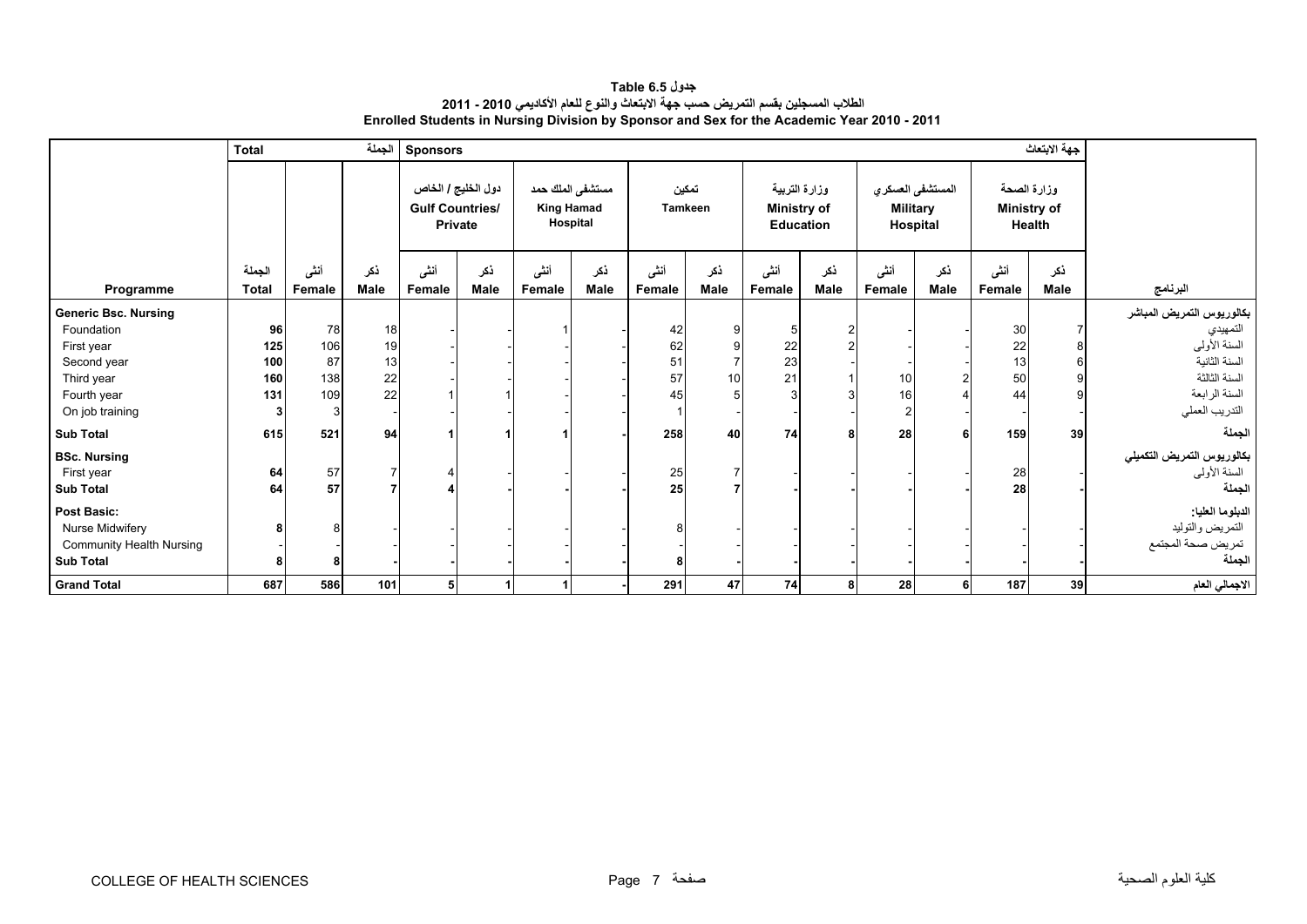<span id="page-6-0"></span>

|                                                                                                     | <b>Total</b>           |                 | الجملة             | <b>Sponsors</b>   |                              |                |                                            |                |                    |                |                                                  |                 |                              |                | جهة الابتعاث                                |                                                                                            |
|-----------------------------------------------------------------------------------------------------|------------------------|-----------------|--------------------|-------------------|------------------------------|----------------|--------------------------------------------|----------------|--------------------|----------------|--------------------------------------------------|-----------------|------------------------------|----------------|---------------------------------------------|--------------------------------------------------------------------------------------------|
|                                                                                                     |                        |                 |                    | <b>King Hamad</b> | مستشفى الملك حمد<br>Hospital |                | وزارة الععل<br><b>Ministry of</b><br>Labor |                | تمكين<br>Tamkeen   |                | وزارة التربية<br>Ministry of<br><b>Education</b> | <b>Military</b> | المستشفى العسكري<br>Hospital |                | وزارة الصحة<br><b>Ministry of</b><br>Health |                                                                                            |
| Programme                                                                                           | الجملة<br><b>Total</b> | أننسى<br>Female | نكر<br><b>Male</b> | أننى<br>Female    | نكر<br><b>Male</b>           | أنشى<br>Female | نكر<br>Male                                | أنشى<br>Female | ذكر<br><b>Male</b> | أنشى<br>Female | ذكر<br><b>Male</b>                               | أننى<br>Female  | نكر<br><b>Male</b>           | أننى<br>Female | نكر<br>Male                                 | البرنامج                                                                                   |
| Laboratory<br>Foundation<br>First year<br>Second year<br>On job training<br>Total                   | 28<br>15<br>43         | 27<br>13<br>40  | 3                  |                   |                              |                |                                            | 13<br>13       |                    |                |                                                  |                 |                              | 13<br>11<br>24 |                                             | المختبر<br>التمهيدي<br>السنة الأولىي<br>السنة الثانية<br>التدريب العملي<br>الجملة          |
| Pharmacy<br>Foundation<br>First year<br>Second year<br>On job training<br><b>Total</b>              | 25<br>27<br>52         | 24<br>27<br>51  |                    |                   |                              |                |                                            | 11<br>14<br>25 |                    |                |                                                  |                 |                              | 13<br>13<br>26 |                                             | الصيدلة<br>التمهيدي<br>السنة الأولىي<br>السنة الثانية<br>التدريب العملي<br>الجملة          |
| <b>Dental Hygiene</b><br>Foundation<br>First year<br>Second year<br>On job training<br><b>Total</b> | 10<br>19               | 8<br>17         | 2<br>2             |                   |                              |                |                                            | q              |                    |                |                                                  |                 |                              |                |                                             | صحة الفم والأسنان<br>التمهيدي<br>السنة الأولى<br>السنة الثانية<br>التدريب العملي<br>الجملة |
| Radiology<br>Foundation<br>First year<br>Second year<br>On job training<br><b>Total</b>             | 11<br>24               | a<br>20         |                    |                   |                              |                |                                            | 9              |                    |                |                                                  |                 |                              | 11<br>11       |                                             | الأشعة<br>التمهيدي<br>السنة الأولىي<br>السنة الثانية<br>التدريب العملي<br>الجملة           |
| <b>Grand Total</b>                                                                                  | 138                    | 128             | 10                 | $\mathbf{1}$      |                              |                |                                            | 56             | Δ                  |                |                                                  | 3 <sup>l</sup>  |                              | 68             | 6                                           | الجملة الكلية                                                                              |

**جدول 6.6 Table الطالب المسجلين بقسم المھن الطبية المساندة حسب جھة االبتعاث والنوع للعام األكاديمي 2010 - 2011 Enrolled Students in Allied Health Division by Sponsor and Sex for the Academic Year 2010 - 2011**